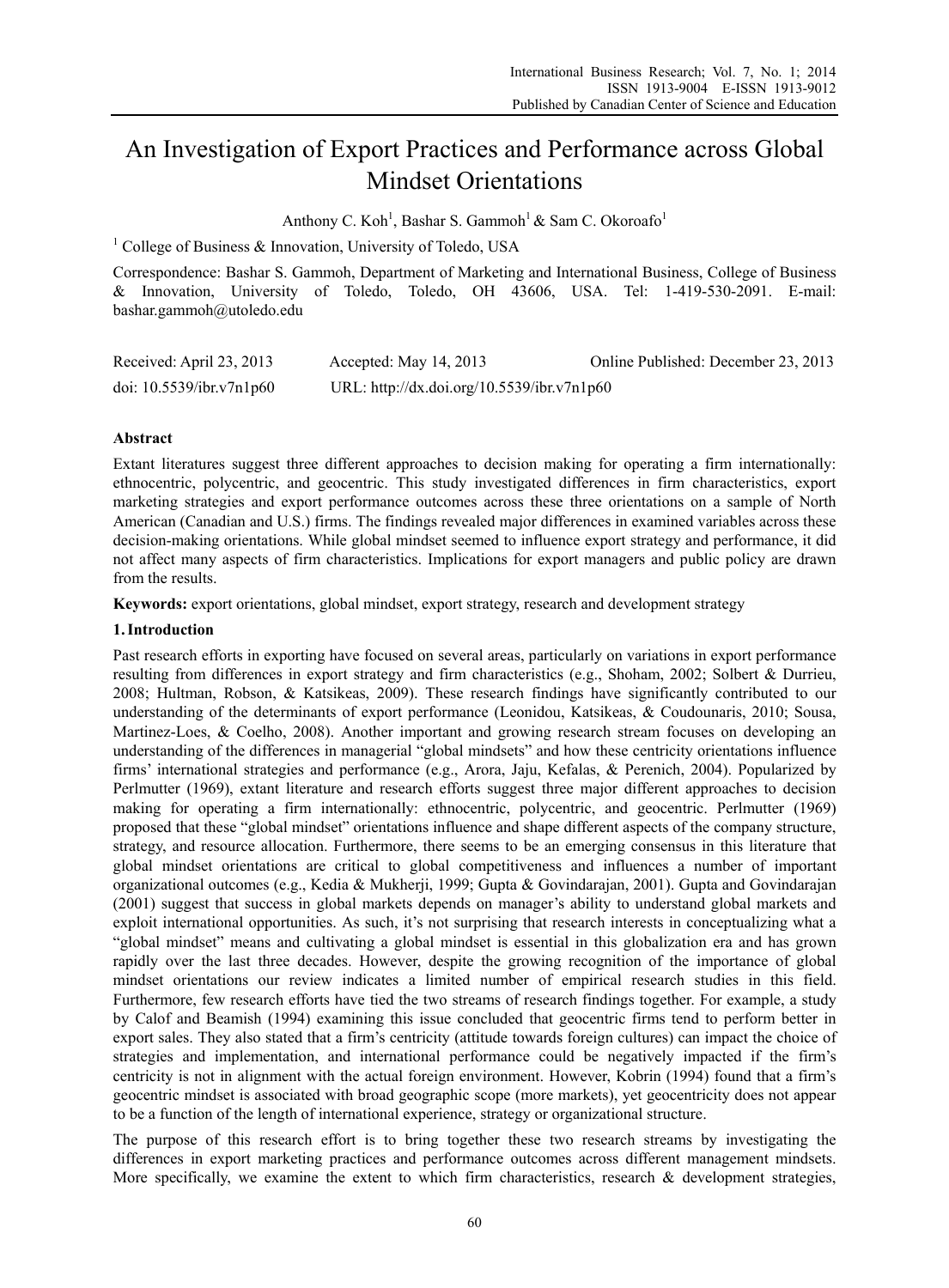export marketing strategies, and export performance would differ by differences in management mind-sets (ethnocentric, polycentric, or geocentric). We expect differences in firms export strategy, firm characteristics, and firm export performance based on differing global mindsets. To investigate these relationships, a survey of 885 Canadian and US firms was conducted.

The paper is organized as follows: a review of the literature in the two research streams to provide the theoretical framework for the study, research methodology and sample characteristics, research findings, discussion, and implications. Directions for future research are also suggested.

## **2.Literature Review**

For the purpose of this study, the review will be summarized in two categories: variables impacting the export behavior and performance of firms and the role of mind-set (ethnocentric, polycentric, and geocentric) in determining export marketing practices.

## *2.1 Export Behavior, Firm Characteristics, and Performance*

Reviews on export behavior of firms have been provided by Leonidou et al. (2010), Sousa et al. (2008), Cavusgil and Nevin (1981), and Bilkey (1978). A key conclusion reached by some researchers is that empirical findings regarding the impact of export strategy and other variables on export performance have been inconsistent and fragmented (Lages & Sousa, 2010; Lu & Julian, 2008). Also, some research findings have shown that organizational characteristics and export marketing strategy have an important impact on export activity. For instance, Singh (2009) identified firm size, research and development expenditure, advertising expenditure, and business group affiliation to be important antecedents of level of exporting activities of firms. In an earlier work, Cunningham and Spiegel (1971) found that the most important factors contributing to the firm's success in exporting were the design and quality of the product; persistence (personal visits; before- and after-sales service); international outlook of top management coupled with long-term planning; special prices, market knowledge or sales organization; and the effective use of overseas agents. However, advertising, exhibitions, foreign language proficiency, and use of government export services did not appear as the most important factors in successful exporting. An early study, Kirpalani and MacIntosh (1980) found that pricing and promotion were significantly associated with the firm's export performance, but distribution (quality and compensations of dealers and adequacy of stocks and parts) was not related to export success. Then, McGuinness and Little (1981) concluded that new products tend to achieve better than average export sales. Most recently it was found that exporting activity is associated with the ex post increase in innovative productivity in 'leading versus lagging' firms (Salomon & Jin, 2010). Bilkey (1982) examined export prices, attention given to exporting, and dealer support and found they correlated positively with export performance, while relative export competition correlated negatively with export performance. However, the type of product, perceived product uniqueness, product patent or brand, lapse of time since the firm's last meeting with its distributor, and perceived distributor quality did not correlate with export performance. Parhizkar, Miller and Smith (2010) looked at an often overlooked industry-forest product to identify unique characteristics (e.g., relationship to distribution partners, logistical considerations, and export method selection) that influence export performance. Earlier, Cooper and Kleinschmidt (1985) showed that the selection of foreign markets, and segmentation and product strategies impact on export sales and growth. Also, Johanson and Nonaka (1983) concluded that successful Japanese firms search for foreign market information, export to wholly- or partly-owned subsidiaries or through the general trading companies, tailor promotion efforts to each country's needs, search for a niche in a foreign market, offer products abroad that have definite differential advantage over competitive alternatives, and adopt a policy of providing the customer with "good value" for his money. These research findings are consistent with the "marketing concept" in which firms tend to perform better when they are able to meet the customer's needs more effectively than competitors.

Using the framework of standardization and/or adaptation strategies, several studies (Hultman et al., 2009; Theodosiou & Katsikea, 2001; Acquaah, Adjei, & Mensa-Bonsu, 2008; Shoham, 2002; Solbert & Durrieu, 2008) concluded that export marketing strategy differences are impacted by variations in market conditions and organization characteristics. The adaptation approach argues that export practices do vary in dimensions such as product usage, purchasing power, social and culture, law and regulations, and consumer needs and wants. In a study of 105 Zimbabwean exports, Sibanda, Erwee and Ng (2011) conclude that proactive firms that are more likely to adapt strategies are those with the following characteristics: (a) a management with high overseas experience, (b) sensitivity to cultural values existing in the export market, (c) sensitivity to legislative requirements in the target market, and (d) who adopt an export-oriented strategy. Also, Hultman et al. used Swedish exporters to show that balancing standardization and adaptation strategies affects the product strategy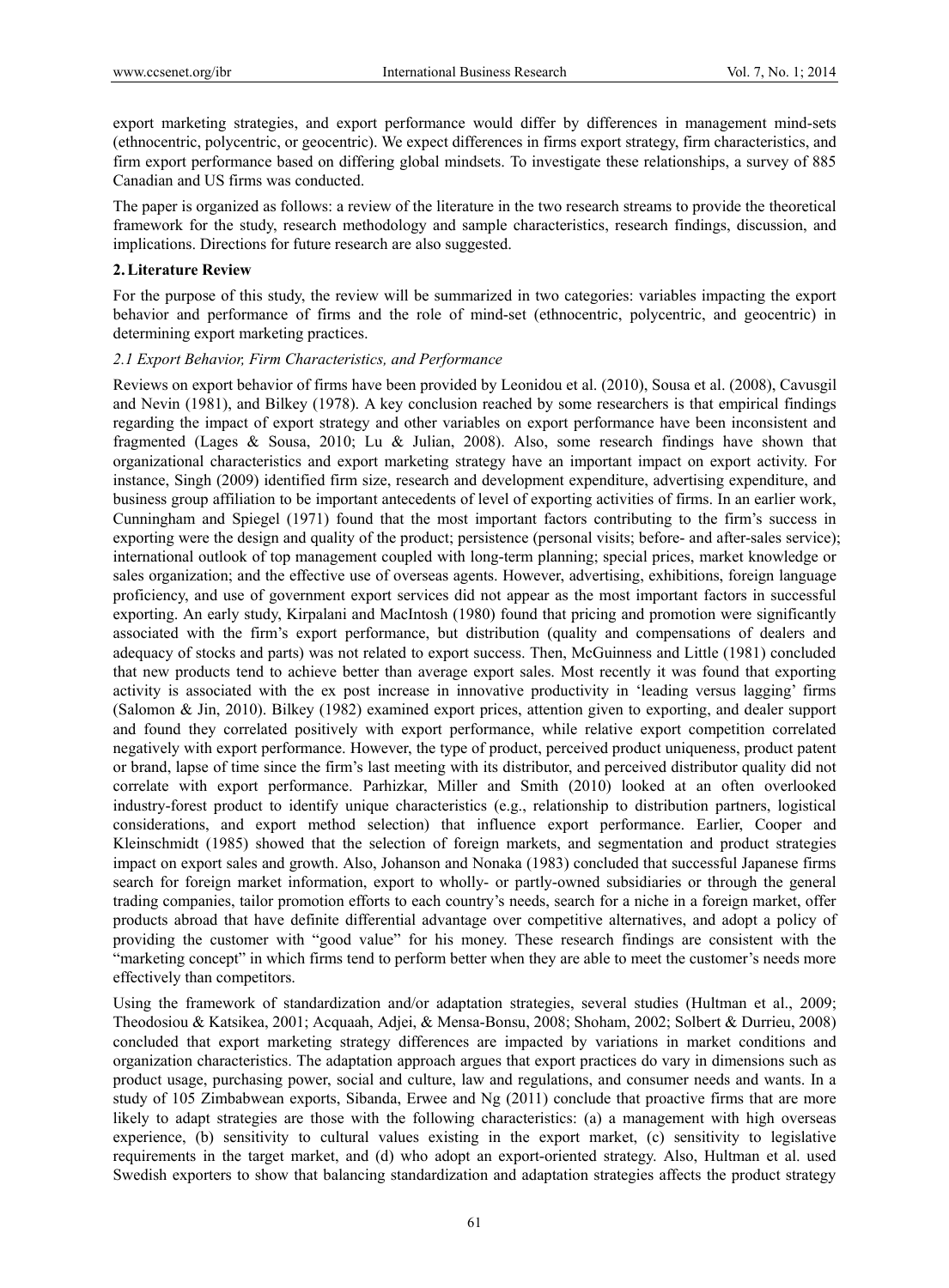fit and its performance outcomes.

In a study of small and medium-sized Canadian manufacturers, Beamish and Munro (1986) reported that export success (measured in terms of export sales intensity and profitability) is positively related to a firm's commitment to exporting and market diversity. Koh and Robicheaux (1988) concluded that industrial exporters reported superior export performance when they sold directly to final end-users through their own export department and charged a higher price for export sales than for sales in the home market. Koh (1991) found that exporters who have had formal education in international business and place a higher long-term priority in exporting compared with the U.S. business perceived higher export profitability.

The issue of the relationship between the size of a firm and export performance has been subject to considerable debates because of mixed findings. Several researchers (e.g., Reid, 1982) concluded that a firm's sales would increase with firm size. Others found no significant relationship (McDougall & Stening, 1975; Bilkey & Tesar, 1977). Cooper and Kleinschmidt (1985) found that firm size, when measured by annual sales, is negatively correlated with its export growth and not significantly related to export intensity. But Kneller and Pisu (2010) found an opposite finding. They used a database of UK firms to confirm the variety/breadth/diversity of measures used to determine export performance. Their measures correlated positively with export intensity. Calof (1994), using an extensive sample of Canadian manufacturers, concluded that "while firm size is positively related to export behavior, its importance is limited as the amount of variance explained is modest" (p. 367).

Like the size-performance relationships, researchers have found mixed results concerning the export experience-performance relationship. McDougall and Stening (1975) found a positive correlation between export performance and export experience. However, Bilkey (1982), and Cooper and Kleinschmidt (1985) observed that export performance is negatively related to export experience. On this issue, Kaynak and Kuan (1993) commented that "Younger firms export more than older firms because of the lack of cost competitive advantages and adequate resources to compete in the well-established domestic market" (p. 35). The Camison and Villar-Lopez (2010) study of Spanish firms revealed that superior performance is only achieved by SMEs that can turn the knowledge they gain into exploitable intangible assets. Cassiman, Golovko, and Martinez-Ros (2010) used a panel of Spanish manufacturing firms to provide strong evidence that product (not process) innovation influences productivity of exporting firms. It also induces small non-exporting firms to begin exporting. In studying 34 United States and Canadian firms, Kirpalani and MacIntosh (1980) found significant relationships between selected variables (management commitment, management control systems, product mix, promotion, and pricing) and export growth. Another study (Kaynak & Kothari, 1984) which also focused on United States and Canadian firms found that technology, quality control, communications ability, product mix, and pricing were positively related to export performance (as measured by the propensity to export). Using samples from Michigan, USA and Ontario, Canada, Axinn (1988) concluded that perceptions of risk aversion and profit likelihood were significantly related to export intensity. In investigating United Kingdom and West German firms, Schlegelmilch (1986) did not find any significant differences in export behavior.

Craig and Beamish (1989) compared the characteristics of Canadian and United Kingdom exporters and found several across-country differences: U.K. firms sold to more countries, had been selling longer, and had a wider product line than corresponding Canadian firms. In a follow-up paper, Beamish, Craig, and McLellan (1993) found that firms in both countries experienced superior export performance when they applied business fundamentals: exported to a wider and more diverse group of countries, exhibited a higher level of commitment to exporting, maintained on-going distribution arrangements in the export market, adopted an on-going process of setting marketing objectives, and expended resources on customer service. However, several country-specific findings were noted: successful U.K. export performance was related to the use of direct sales distribution, wide product offerings, long-term distributor relations, and a broad geographic focus, whereas Canadian firm's export performance was related to superior product characteristics and diversification of market focus.

Francis and Collins-Dodd (2000) caution that superior technological products are not sufficient to ensure export market success. In providing recommendations to practitioners in high-tech SMEs, they stress that firms must first evaluate their motivation for international expansion carefully. Foreign market-demand factors are likely to be associated with long-term export success, while non demand factors (like home market saturation and government incentives) are not good reasons for market expansion. Second, practitioners planning global market expansion must rely heavily on their own primary market research and experiential learning, including product testing and information from direct field contacts. They conclude that "armchair" exporting may be detrimental for high-tech firms, for they may be misled by inaccurate or out-dated information. Raymond, Kim, and Shao (2001) compared strategic marketing decisions and factors that influenced U.S. and Korean exports. They concluded that Korean exporters experienced more difficulties with strategic decisions such as pricing and brand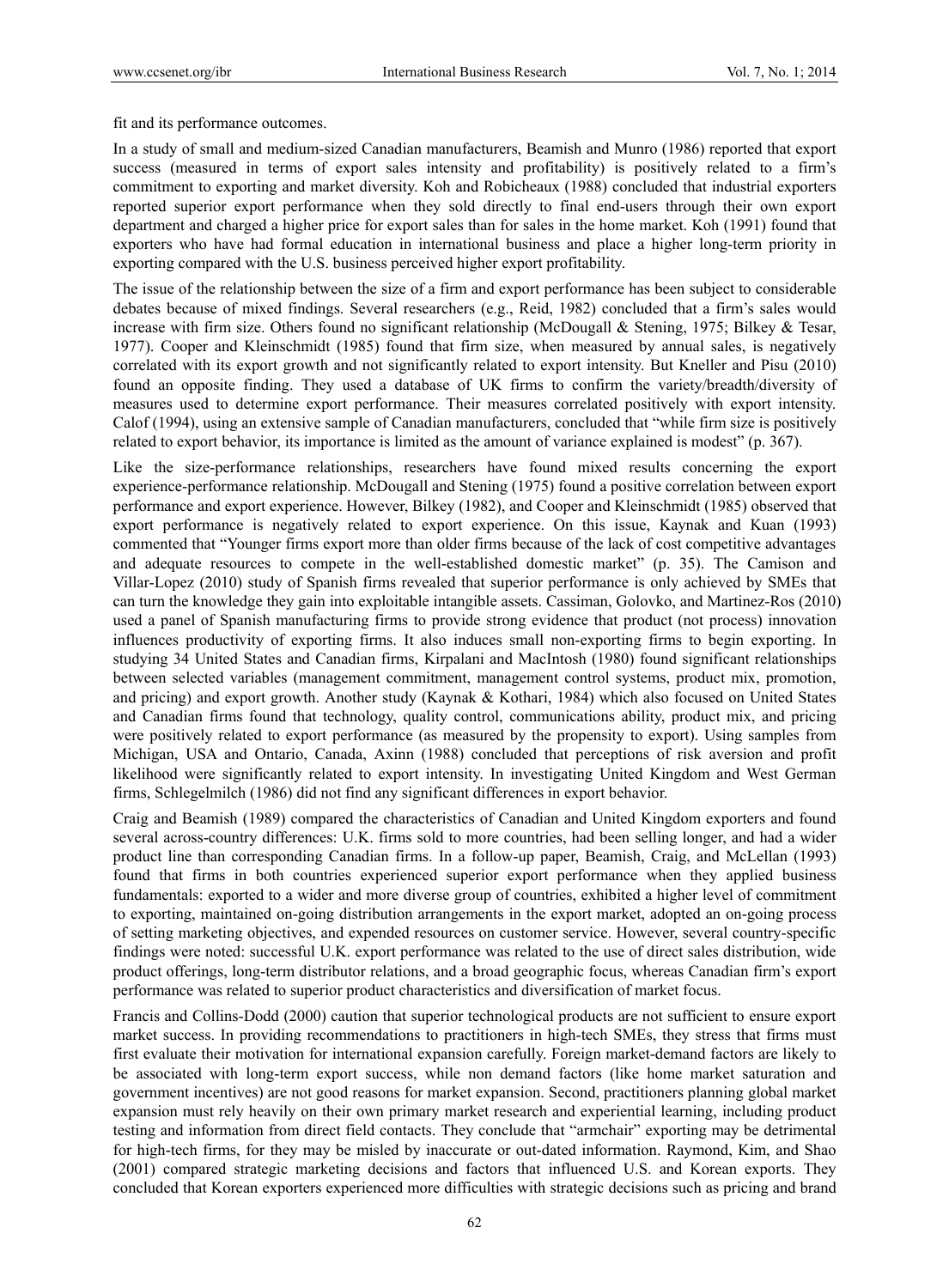reputation while US exporters had trouble adapting to export market conditions.

## *2.2 Export Mindset*

Popularized by Perlmutter (1969), extant literature and research efforts suggest three major different approaches to decision making for operating a firm internationally: ethnocentric, polycentric, and geocentric (e.g., Heenan & Perlmutter, 1979; Maznevski & Lane, 2004; Levy, Beechler, Taylor, & Boyacigiller, 2007). A later study by Heenan and Perlmutter (1979) identified a fourth dimension called "regiocentric" attitude, meaning "regionally oriented, which falls between polycentric and geocentric. This fourth dimension is not used in this study because of its ambiguity and possible collinearity with the geocentric orientation. In an ethnocentric orientation, all major decisions are either made in the home nation (e.g., U.S.), by U.S. personnel, or overseas by U.S. nationals who manage the subsidiary. U.S. standards, procedures and objectives are used for making the decisions. Overseas offices should then use the U.S. systems/procedures/products with little or no modification. The driving philosophy is "what works best in U.S. also works best elsewhere." In a polycentric orientation, all major decisions are tailored to suit the local (host country) market. In general, decisions are made in the local (host country) office, by host country personnel using their own standards, procedures and objectives. Limited liaison is required between the host country office and the U.S. corporate office. The driving philosophy is "what works best for each host country, and all done in the interest of the host country." Finally, in a geocentric orientation, all major decisions are made centrally, and managed to satisfy global needs as efficiently as possible on a global basis. Substantial coordination should exist between local (host country) offices, regional offices, and company headquarters. "The ultimate goal of geocentricism is a worldwide approach in both headquarters and subsidiaries" (Perlmutter, 1969). Though the focus is on global systems, procedures and objectives, there could, for example, be uniform pricing policies and products throughout the world, with decisions made through collaboration between all units. However, in the interest of corporate success, allowances are made for local and regional differences. The driving philosophy is "what works best for the corporation, and getting the best anywhere for corporate success."

In an attempt to integrate the extant literature in this area of work, Levy et al. (2007) proposed three mind-set themes: the cultural, strategic, and multi-dimensional perspectives. The "cultural perspective conceptualizes global mindset in the context of increased cultural diversity associated with globalization" (p. 233), and this stream of research had been championed by Perlmutter (1969), Heenan and Perlmutter (1979), Chakravarty and Perlmutter (1985) and Maznevski and Lane (2004). As firms globalize, senior managers must manage a more difficult environment, and must move from an ethnocentric orientation to manage culturally diverse international management challenges. Kobrin (1994) found that "while a geocentric mind-set is definitely associated with broad geographic scope, it does not appear to be a function of length of international experience, strategy, or organizational structure" (p. 507). Hakam, Lau, and Kong (2005) found that export behavior of Singaporean firms do vary by the stages of internationalization in which they belong. This is to be expected since firms early in the internationalization stage would not be experienced or mature enough to engage in more involved or risky strategies.

The strategic perspective focuses on the tension between the global and the local (Kefalas, 1998; Arora et al., 2004). The strategic perspective conceptualizes mindset in terms of "the ability to integrate across domains" (Jeannet, 2000, p. 11) and such skills must be reflected in the cognitive abilities of mangers in MNC's (Murtha, Lenway, & Bagozzi, 1998; Jeannet, 2000). Such MNC managers must have the ability to balance between competing concerns and demands (Murtha et al., 1998), distinguish between and integrate across cultures and markets (Govindarajan & Gupta, 2001; Gupta & Govindarajan, 2002), and scan and pay attention to global issues (Bouquet, 2005). Key concepts frequently used in the conceptualization of mindsets in these studies focus on integration, responsiveness, coordination; globalization versus localization (glocal) issues, and "thinking globally" and "acting locally". Arora et al. (2004) concluded that training in international management, manager's age, foreign country living experience, family member from a foreign country, and job experience in a foreign country have statistically significant impacts on managers' global mindset, and argue that global mindset is a trait that can be developed with training. Nummela, Saarenketo, and Puumalainen (2004) concluded that market characteristics-globalness of the market in which the firm operates and the turbulence of the market-are positively related to global mindset. Furthermore, the authors found a positive relationship between "global mindset" and financial indicators of the firm's international performance. Bouquet (2005) argued that global attention structures (i.e., structural positions related to globalization, global meetings, economic incentives for global efforts, and leadership development for globalization) which firms put in place to regulate allocation of attention, will partially mediate the relationship between firms' decision environment and top management team attention. Thus, the firm's decision environment influences attention structures, which, in turn, affects top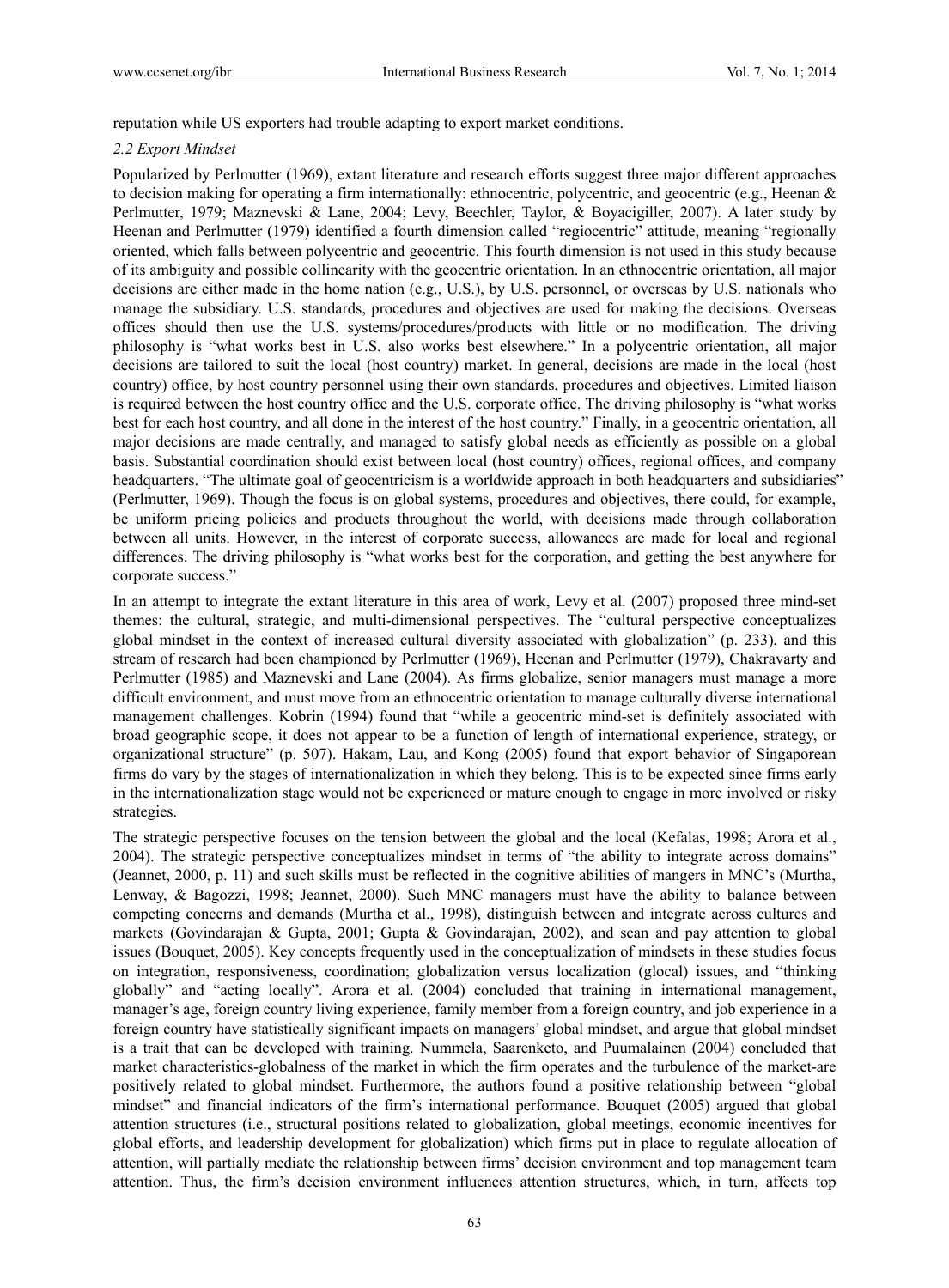management team attention to global issues. A study by Levy (2005) suggests that firms are more likely to be highly global when their top management pays attention to the global environment and considers a diverse set of elements in this environment; on the other hand, firms led by top management teams that pay attention to the internal environment are less likely to consider globalization as a viable strategic choice. In a more recent study conducted by Kraft, Dowling, and Helm (2012) on a sample of 259 internationally operating businesses based in Germany, findings indicate that business mindset orientations influence performance and such influence is enhanced by better coordination with marketing strategies.

The multidimensional perspective incorporates both the cultural and strategic perspectives, and is heavily influenced by the work of Rhinesmith (1992; 1996). In particular, the work of Kedia and Mukerji (1999) proposes three main characteristics of a global mindset: a unique time perspective, a unique space perspective, and a general predisposition. These characteristics enable a long-term view of international business activities, expanding personal space well beyond the immediate surroundings, and a predisposition more tolerant of other peoples and cultures, including valuing cultural diversity as an asset, thriving on ambiguity, balancing contradictory forces, and rethinking boundaries (Kedia & Mukerji, 1999).

The above literature review focusing on the influence of firm characteristics and export marketing strategies on export behavior and performance, and research streams in global mindsets provides the theoretical framework for this research study. If the mind-sets of management in firms differ, it would appear that a particular mind-set orientation would impact export marketing strategies (i.e., extent of product modification, importance of customer service, importance of visits to foreign distributors, frequency of visits to foreign distributors, importance of training of foreign distributors). For instance, a strategy based on a geocentric mindset will limit product modification while a polycentric mindset will maximize customer service. Similarly, global mindset influences the firm's characteristics (e.g., firm's employment, market coverage) and performance (e.g., export intensity, market share).

Based on the findings of previous studies, we hypothesize as below.

*H1: Firms' export characteristics will vary based on their orientation/mindset such that: a) firms with geocentric orientation/mindset will rate higher on the investigated variables than firms with polycentric or ethnocentric orientation/mindset, and b) firms with polycentric orientation/mindset will rate higher on the investigated variables than firms with ethnocentric orientation/mindset .* 

*H2: Export behavior of firms will vary based on their orientation/mindset such that: a) firms with geocentric orientation/mindset will rate higher on the investigated variables than firms with polycentric or ethnocentric orientation/mindset, and b) firms with polycentric orientation/mindset will rate higher on the investigated variables than firms with ethnocentric orientation/mindset .* 

*H3: Export performance of firms will vary based on their orientation/mindset such that: a) firms with geocentric orientation/mindset will rate higher on the investigated variables than firms with polycentric or ethnocentric orientation/mindset, and b) firms with polycentric orientation/mindset will rate higher on the investigated variables than firms with ethnocentric orientation/mindset.* 

## **3.Methodology**

# *3.1 Data Collection Procedures*

Survey questionnaires were mailed to a random sample of 885 North American (Canadian and U.S.) firms across each nation. Although some studies (e.g., Raymond et al., 2001) have reported differences in export decisions and factors between developed and emerging market firms, we felt that the long history and experience of North American firms in exporting provided the best framework where all three mindsets (ethnocentric, polycentric, geocentric) would be present to a significant extent. Thirty questionnaires were returned because no forwarding address was available. Furthermore, to increase the generalizability of our results to firms operating in developed markets we include firms from both Canada and the U.S. in our analysis.

From the reduced sample size of 855 firms, 168 (n  $_{\text{Canada}} = 93$ ; n  $_{\text{US}} = 75$ ) useable questionnaires were received (giving an adjusted response rate of 19.65 percent). In order to test for non-response bias, random telephone calls were made and responses from 30 non-responding firms on selected organizational and attitudinal variables were obtained. Chi-square and t-tests on these variables between the responding and non-responding firms showed no significant differences between the two groups.

## *3.2 Operationalization of Study Variables*

First, following Calof and Beamish (1994), our sample subjects were provided a clear description of the three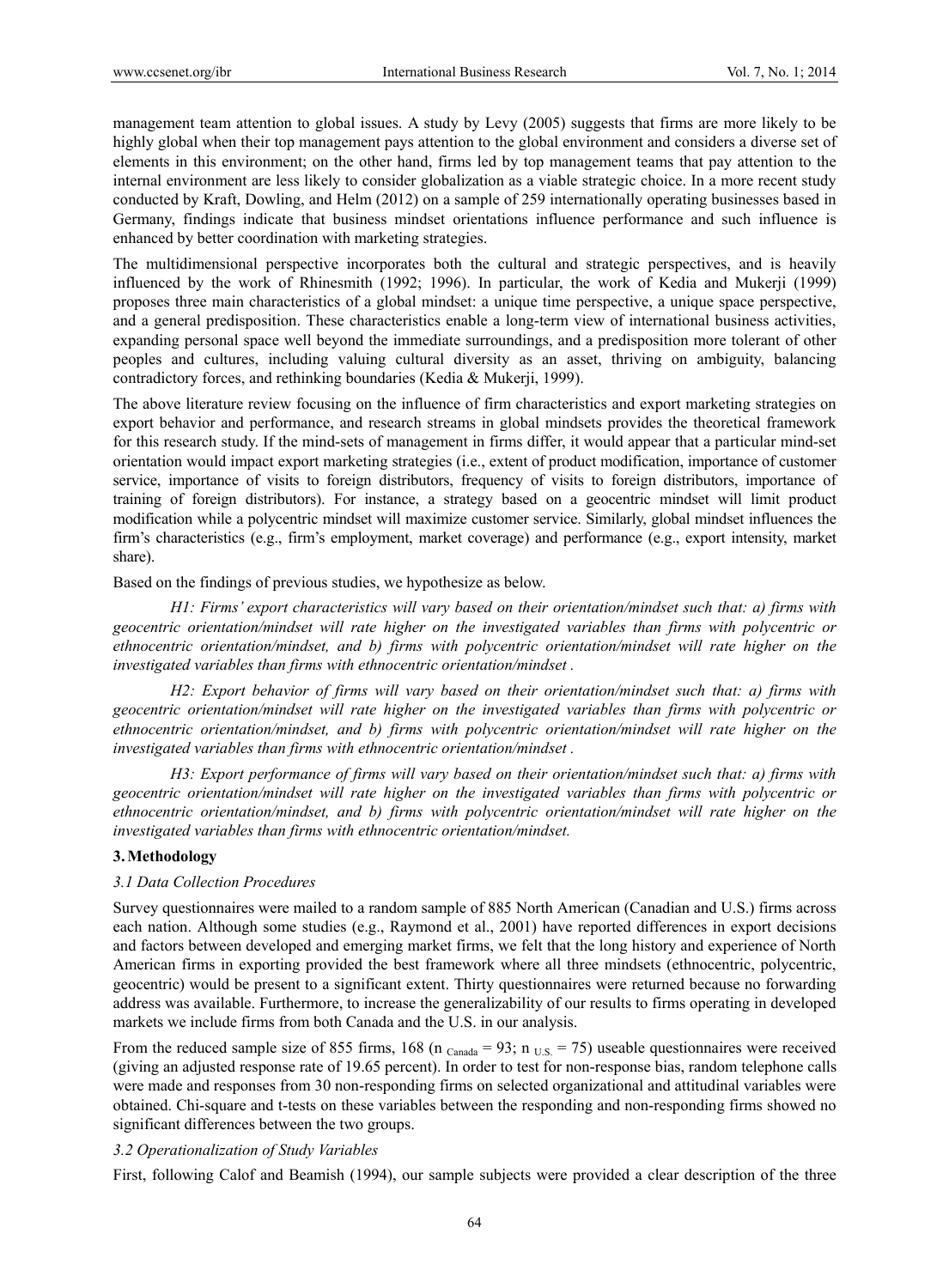export decision orientations (ethnocentric, polycentric, and geocentric) and then asked to identify which approach best describes how their firm currently operates. For the U.S. sample, the following definitions (adopted from Calof & Beamish, 1994) were provided (and for the Canadian sample, the term Canada/Canadian was used in place of U.S.):

- 1) Ethnocentric: All major decisions are either made in the U.S., by U.S. personnel, or overseas by U.S. nationals who manage the subsidiary. U.S. standards, procedures and objectives are used for making the decisions. Overseas offices should then use the U.S. systems/procedures/products with little or no modification.
- 2) Polycentric: All major decisions are tailored to suit the local (host country) market. In general, decisions are made in the local (host) country office, by host country personnel using their own standards, procedures, and objectives. Limited liaison is required between the host country office and the U.S. corporate office. It is possible to have different products/procedures/prices in each market.
- 3) Geocentric: All major decisions are made centrally, and managed to satisfy global needs as efficiently as possible on a global basis. Substantial coordination should exist between local (host country) offices, regional offices, and company headquarters. Either there are uniform pricing policies and products throughout the world, or all major decisions are made through collaboration between local, regional, and U.S. offices but the focus is on global systems, procedures, and objectives. Allowances are made for local and regional differences—e.g., local/regional offices could modify the global policies and procedures in light of local differences.

Second, several measures were utilized from previous studies (as discussed above in the literature review on "Export Behavior") to capture firm characteristics, research & development strategies, export marketing strategies, and export performance (see Table 1 below). All study variables were measured using single-item measures except for technology importance, which was measured using a five-item measure as explained below. More specifically, four variables relating to "Firm Characteristics" were examined in our study using single-item measures representing the number of years the firm has been engaged in exporting, firm's employment level, market coverage (i.e., number of foreign markets the firm exports to), and start-up to export (i.e., the number of years the firm begins exporting after start-up). Three variables relating to the firm's "Research and Development" strategy were examined in this study. The first two are single-item measures representing the firm's average (over the last 3 years) R&D expenditure to total sales and number of personnel involved in R&D. The third variable relating to the firm's "Research and Development" strategy was captured using a five-items measure anchored by a five-point scale (ranging from "1=strongly disagree" to "5=strongly agree") to assess the firm's perception on the importance and utilization of technology in its business (e.g., technological innovation is very important for my firm's export success, my firm devotes resources to learning about cutting edge developments in technology). Six variables relating to export marketing strategy were examined using single-item measures representing the extent of product modification in foreign market (from "1=not at all" to "5=extensive amount"), importance of customer service in the foreign market marketing effort (from "1=not important" to "5=imperative"), importance of visits to foreign distributor in selection of foreign representation (from "1=not important" to "5=imperative"), frequency of visits to foreign representative (from "1=never" to "8=once or more than once a week"), importance of training of foreign distributor (from "1=not important" to "5=imperative"), and number of personnel involved in exporting. Export performance was captured using three single-item measures representing: a) export intensity (defined as the percentage of export sales to the firm's total sales), b) export profitability relative to domestic profitability (ranging from "1=much less" to "5=much more", as defined by Bilkey [1982]), and market share performance relative to competitors' in export market (from "1=very low" to "5=very high"). Finally, respondents were asked to provide information about their job title and the number of years they have been involved/responsible for their firm's exports to capture their level of competence in assessing their firms export decisions and activities (Kumar, Stern, & Anderson, 1993).

# **4. Findings**

Our analysis is organized as follows: a) we start with a description of the sample characteristics including study respondents, the firms represented in our sample and the distribution of export decision orientations across firms in our sample, and then b) we use analysis of variance to examine the differences in selected organizational characteristics, research and development (R&D) strategy, export marketing strategy, and export performance measures across the three export decision orientations. We ran separate analyses of variance for each sample (i.e., Canada and the U.S.). Our analysis indicates no differences in the pattern of results between the two samples. As such, we conduct our analyses combining the two samples.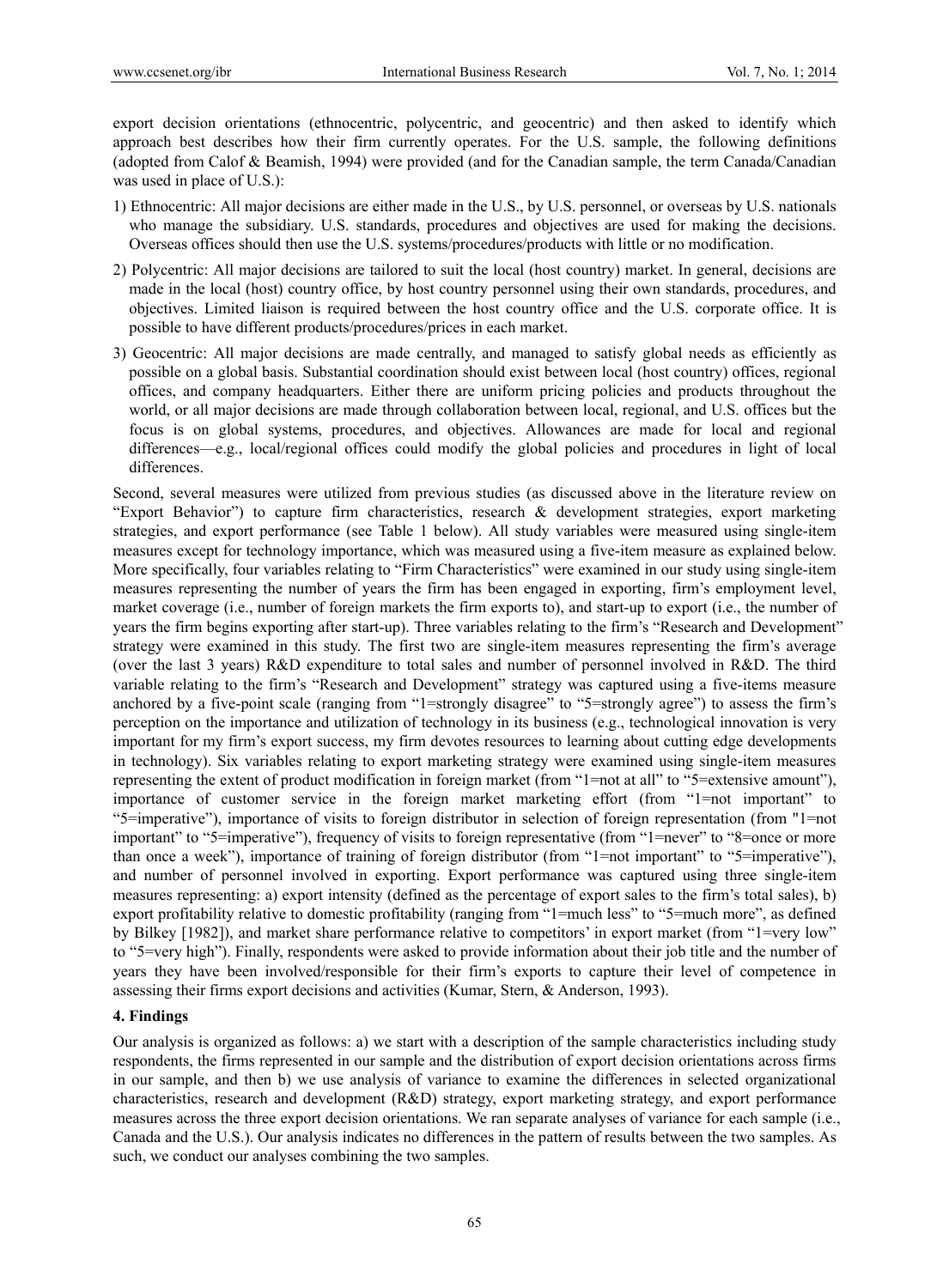| <b>Investigated Variables</b>                                                                                                                                                                                                  | 1                 | $\boldsymbol{2}$           | 3             | 4                                                                                                                                                     | 5 | 6 | 8 | 9 | 10 | 11 | 12   | 13 | 14 | 15 16 |
|--------------------------------------------------------------------------------------------------------------------------------------------------------------------------------------------------------------------------------|-------------------|----------------------------|---------------|-------------------------------------------------------------------------------------------------------------------------------------------------------|---|---|---|---|----|----|------|----|----|-------|
| <b>Firm Characteristics</b>                                                                                                                                                                                                    |                   |                            |               |                                                                                                                                                       |   |   |   |   |    |    |      |    |    |       |
| 1. Years in exporting                                                                                                                                                                                                          |                   |                            |               |                                                                                                                                                       |   |   |   |   |    |    |      |    |    |       |
| 2. Firm's employment                                                                                                                                                                                                           | .376 <sup>a</sup> |                            |               |                                                                                                                                                       |   |   |   |   |    |    |      |    |    |       |
| 3. Market coverage                                                                                                                                                                                                             |                   | $.097$ $.333$ <sup>a</sup> |               |                                                                                                                                                       |   |   |   |   |    |    |      |    |    |       |
| 4. Start-up to export (months)                                                                                                                                                                                                 | .143              |                            | $.113 - .049$ |                                                                                                                                                       |   |   |   |   |    |    |      |    |    |       |
| Research & Development                                                                                                                                                                                                         |                   |                            |               |                                                                                                                                                       |   |   |   |   |    |    |      |    |    |       |
| 5. Average $R \& D$ expenditure to total sales                                                                                                                                                                                 |                   | $-.160-.062-.067-.152$     |               |                                                                                                                                                       |   |   |   |   |    |    |      |    |    |       |
| 6. Personnel in $R & D$                                                                                                                                                                                                        |                   |                            |               | $.173^{b}$ $.472^{a}$ $.262^{a}$ $-.111$ $.318^{a}$                                                                                                   |   |   |   |   |    |    |      |    |    |       |
| 7. Technology importance                                                                                                                                                                                                       |                   |                            |               | $-0.075$ . 139 . 197 <sup>b</sup> - .314 <sup>a</sup> .343 <sup>a</sup> .323 <sup>a</sup>                                                             |   |   |   |   |    |    |      |    |    |       |
| <b>Export Marketing Strategy</b>                                                                                                                                                                                               |                   |                            |               |                                                                                                                                                       |   |   |   |   |    |    |      |    |    |       |
| 8. Extent of product modification                                                                                                                                                                                              |                   |                            |               | .118 .099 .315 <sup>a</sup> -.045 .090 .176 <sup>b</sup> .267 <sup>a</sup>                                                                            |   |   |   |   |    |    |      |    |    |       |
| 9. Importance of customer service                                                                                                                                                                                              |                   |                            |               | $-0.032$ $181^{b}$ $.150$ $-107$ $.107$ $.218^{a}$ $.296^{a}$ $.203^{a}$                                                                              |   |   |   |   |    |    |      |    |    |       |
| 10. Importance of visit to foreign distributor                                                                                                                                                                                 |                   |                            |               | $-143$ $.229$ <sup>b</sup> $.108$ $-012$ $.168$ $.223$ <sup>b</sup> $.316$ <sup>a</sup> $.187$ <sup>b</sup> $.324$ <sup>a</sup>                       |   |   |   |   |    |    |      |    |    |       |
| 11. Frequency of visit to foreign distributor                                                                                                                                                                                  |                   |                            |               | $-111$ $229^{\text{a}}$ $-028$ $038$ $0.121$ $205^{\text{a}}$ $325^{\text{a}}$ $0.08$ $446^{\text{a}}$ $423^{\text{a}}$                               |   |   |   |   |    |    |      |    |    |       |
| 12. Importance of training of foreign distributor                                                                                                                                                                              |                   |                            |               | $-0.077$ $0.008$ $0.110$ $0.075$ $0.189$ $0.124$ $0.260$ $0.248$ $0.412$ $0.548$ $0.281$ $0.281$                                                      |   |   |   |   |    |    |      |    |    |       |
| 13. Personnel involved in exporting                                                                                                                                                                                            |                   |                            |               | .204 <sup>b</sup> .314 <sup>b</sup> .124 -.115 -.023 .208 <sup>a</sup> .194 <sup>b</sup> .273 <sup>a</sup> .133 .101 .070                             |   |   |   |   |    |    | .134 |    |    |       |
| <b>Export Performance Measures</b>                                                                                                                                                                                             |                   |                            |               |                                                                                                                                                       |   |   |   |   |    |    |      |    |    |       |
| 14. Export intensity                                                                                                                                                                                                           |                   |                            |               | $-0.088$ $-0.070$ $-341$ $^a$ $-326$ $^a$ $-364$ $^a$ $-243$ $^a$ $-429$ $^a$ $-268$ $^a$ $-245$ $^a$ $-324$ $^a$ $-362$ $^a$ $-249$ $^a$ $-336$ $^a$ |   |   |   |   |    |    |      |    |    |       |
| 15. Export profitability                                                                                                                                                                                                       |                   |                            |               | $-182^{b} -232^{a} -003 -100$ 073 - 141 14 087 002 195 <sup>b</sup> 099 111 - 067 292 <sup>a</sup>                                                    |   |   |   |   |    |    |      |    |    |       |
| 005. [179] 161. [179] 179 [179] 279 [179] 279 [179] 279 [179] 161. [179] 161. [189] 164 [189] 164 [189] 164 [189] 164 [189] 164 [189] 164 [189] 164 [189] 164 [189] 179 [189] 179 [189] 179 [189] 184 [189] 184 [189] 184 [189 |                   |                            |               |                                                                                                                                                       |   |   |   |   |    |    |      |    |    |       |

#### Table 1. Correlations between study variables

Correlation is significant at the .01 level

 $b$  Correlation is significant at the .05 level

## *4.1 Sample Characteristics*

Respondents were asked to provide information about their job titles and export experience with their firms. Study respondents were senior level executives (e.g., presidents, general managers, and upper managerial level administrators) who have been directly involved or responsible for decisions and activities associated with their firms exporting. All together, study respondents had 1,493 years of exporting experience in their firms or almost around 10 years of experience per respondent. As such, study respondents were in a position that enables them to provide accurate perspective related to examined issues in our study. The sample was made up of 60.2% small firms (with total company sales of less than U.S. \$10 million) and 18.1% medium sized firms (company sales of between U.S. \$10 million and \$500 million). On average, they employed 72 workers, earned about 35.5% of corporate sales from exporting, and registered 15.8 years in exporting experience. The sample reported covering an average of 10 foreign markets (e.g., U.S./Canada, Latin America, Asia and Western Europe). About forty-five percent of the firms started their exporting through unsolicited orders. It took slightly less than ten years on the average for the firms to begin exporting from their start-up. A very small percentage (12.8%) indicated that the company has established a separate export department. Finally, the distribution of export decision orientations across the firms in our sample was as follows: Ethnocentric ( $n = 69$ ), Polycentric ( $n = 19$ ), and Geocentric ( $n = 19$ ) 48). Measurement quality for the multi-item measure in our study, technology importance, was examined for construct validity through exploratory factor analysis and for internal consistency reliability via item-to-total correlations and Cronbach's alpha following Nunnally and Bernstein (1994) recommendations. A one-factor solution was obtained for this construct with Eigen value of 2.84 and 57 percentage of the variance extracted. All five items loaded at high levels above the suggested 0.50 and the Cronbach's alpha was high at .81. As such, our results demonstrate valid and reliable measures.

#### *4.2 Analysis of Variance*

First, analyses of variance were conducted to test whether firm's characteristics, research and development (R&D) strategy, export marketing strategy, and export performance measures differs by the levels of export decision orientations (i.e., ethnocentric, polycentric, and geocentric). Next, given an overall significant main effect of the level of export decision orientation on a study variable, we proceeded to test multiple comparisons between each pair of export decision orientations. Scores for study variables across export decision orientations and the results of analysis of variance are summarized in Table 2 below.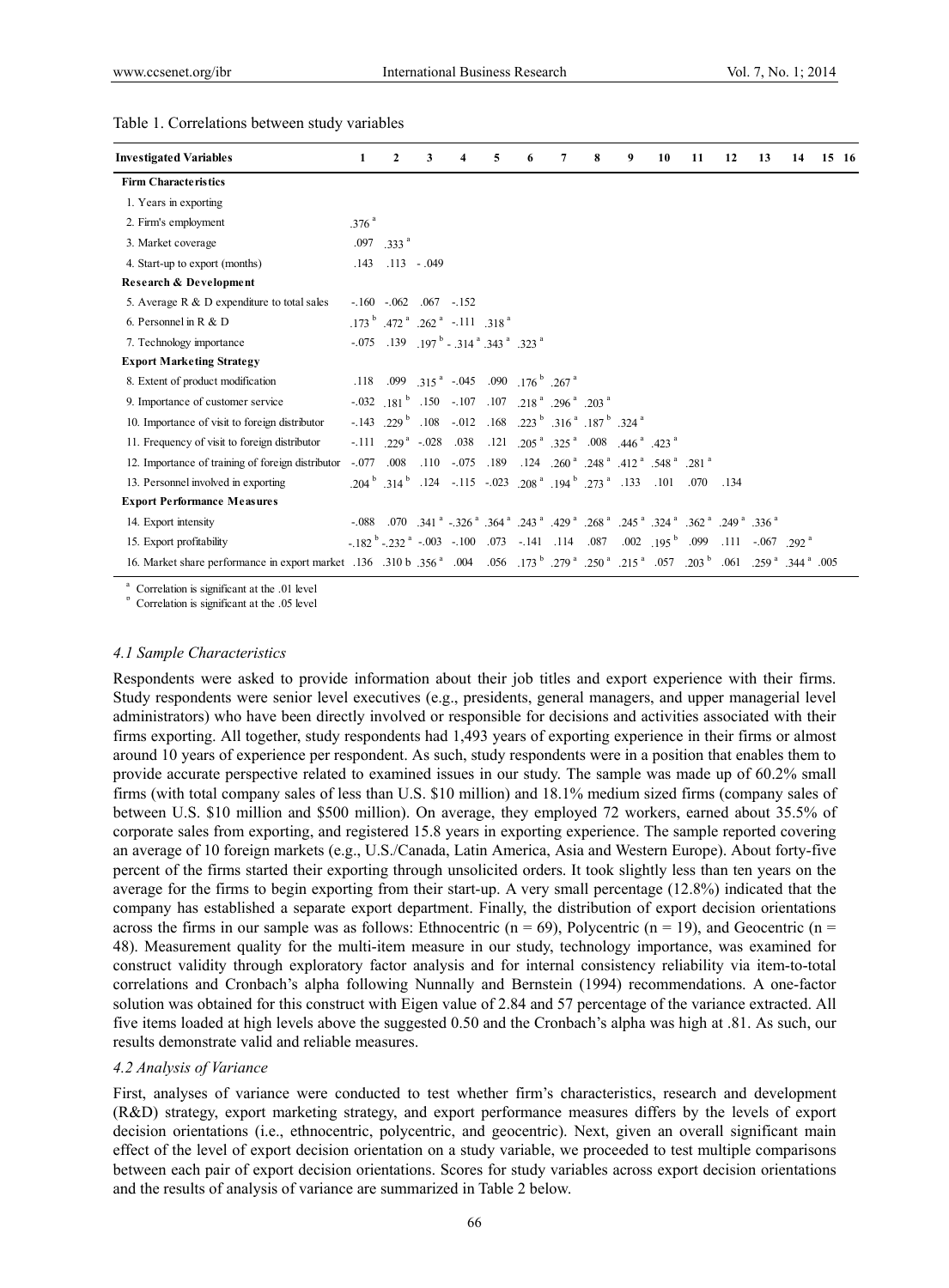#### Table 2. Analysis of variance to compare mean scores for study variables between export decision orientations

|                                                             | Export Decision Orientations <sup>a</sup> |             |            |          |                  |  |  |  |  |
|-------------------------------------------------------------|-------------------------------------------|-------------|------------|----------|------------------|--|--|--|--|
| <b>Investigated Variables</b>                               |                                           |             |            |          |                  |  |  |  |  |
|                                                             | Ethnocentric                              | Polycentric | Geocentric | $\cal F$ | $\boldsymbol{p}$ |  |  |  |  |
| <b>Firm Characteristics</b>                                 |                                           |             |            |          |                  |  |  |  |  |
| 1. Years in exporting                                       | 16.7                                      | 13.2        | 13.1       | 1.72     | .184             |  |  |  |  |
| 2. Firm's employment                                        | 61.0                                      | 45.4        | 68.4       | 0.53     | .592             |  |  |  |  |
| 3. Market coverage                                          | 8.9                                       | 6.6         | 13.7       | 3.06     | .051             |  |  |  |  |
| 4. Start-up to export (months)                              | 151.6                                     | 94.0        | 108.4      | 1.39     | .253             |  |  |  |  |
| <b>Research &amp; Development</b>                           |                                           |             |            |          |                  |  |  |  |  |
| 5. Average $R \& D$ expenditure to total sales              | 4.7                                       | 6.6         | 12.4       | 3.88     | .023             |  |  |  |  |
| 6. Personnel in $R & D$                                     | 3.6                                       | 3.4         | 7.3        | 2.89     | .059             |  |  |  |  |
| 7. Technology importance b                                  | 2.9                                       | 3.8         | 3.6        | 8.84     | .000             |  |  |  |  |
| <b>Export Marketing Strategy</b>                            |                                           |             |            |          |                  |  |  |  |  |
| 8. Extent of product modification c                         | 1.7                                       | 2.4         | 2.1        | 5.15     | .007             |  |  |  |  |
| 9. Importance of customer service d                         | 3.8                                       | 4.3         | 4.2        | 3.42     | .036             |  |  |  |  |
| 10. Importance of visit to foreign distributor $\mathrm{d}$ | 3.6                                       | 4.5         | 4.1        | 5.41     | .006             |  |  |  |  |
| 11. Frequency of visit to foreign distributor               | 3.1                                       | 3.5         | 3.9        | 2.95     | .057             |  |  |  |  |
| 12. Importance of training of foreign distributor d         | 3.3                                       | 4.3         | 3.9        | 5.96     | .004             |  |  |  |  |
| 13. Personnel involved in exporting                         | 1.6                                       | 1.4         | 5.2        | 2.51     | .086             |  |  |  |  |
| <b>Export Performance Measures</b>                          |                                           |             |            |          |                  |  |  |  |  |
| 14. Export intensity (export sales to total firm sales)     | 24.3                                      | 40.8        | 44.3       | 6.90     | .001             |  |  |  |  |
| 15. Export profitability <sup>e</sup>                       | 3.2                                       | 3.5         | 3.7        | 4.68     | .011             |  |  |  |  |
| 16. Market share performance in export market f             | 2.9                                       | 3.2         | 3.5        | 5.99     | .003             |  |  |  |  |

<sup>a</sup> Ethnocentric (n = 69), polycentric (n = 19), and Geocentric (n = 48).

<sup>b</sup> Using five items measure anchored by five-point scales from  $(1 =$  strongly disagree) to  $(5 =$  strongly agree).

 $c$  Respondents were asked, "To what extent is the product modified for the foreign market?" with a five-point scale from  $(1 = not at all)$  to

 $(5 =$  extensive amount).

- <sup>d</sup> Using five items measure anchored by five-point scales from  $(1 = not important)$  to  $(5 = imperative)$ .
	- e Respondents were asked, "Compared to selling the product in the U.S./Canada, exporting is:" with a five-point scale from (1= much less profitable) to  $(5 =$  much more profitable).
	- <sup>f</sup> Respondents were asked, "Your product's market share relative to competitors' in your primary export market is:" with a five-point scale from  $(1 = \text{very low})$  to  $(5 = \text{very high})$ .

#### 4.2.1 Firm Characteristics

Results indicated no differences in the years of exporting  $(F_{(2, 136)} = 1.72, p = .184)$ , level of employment  $(F_{(2, 136)}$ = 0.53,  $p = .592$ ), and start-up to export (in months) ( $F$  (2, 136) = 1.39,  $p = .253$ ) between export decision orientations. However, the extent of market coverage across the three export decision orientations was significantly different (*F*  $_{(2, 136)} = 3.06$ ,  $p = .051$ ). Further analysis indicated that firms with geocentric export decision orientation covered more markets than firms with ethnocentric orientation (13.7 > 8.9,  $t = 1.81$ ,  $p = .074$ ) or polycentric orientation (13.7  $> 6.6$ ,  $t = 2.46$ ,  $p = .017$ ). There was no difference in market coverage between firms with polycentric and ethnocentric orientations  $(8.9 > 6.6, t = .971, p = .337)$ .

#### 4.2.2 Research and Development

Concerning research and development, results indicated significant differences in average R&D expenditure to total sales (*F* (2, 136) = 3.88, *p* = .023), personnel in R&D (*F* (2, 136) = 2.89, *p* = .059), and technology importance (*F*  $(2, 136)$  = 8.84,  $p < .001$ ) across export decision orientations. More specifically, firms with geocentric export orientation appear to spent more on R&D (as a percentage of sales) compared to firms with ethnocentric export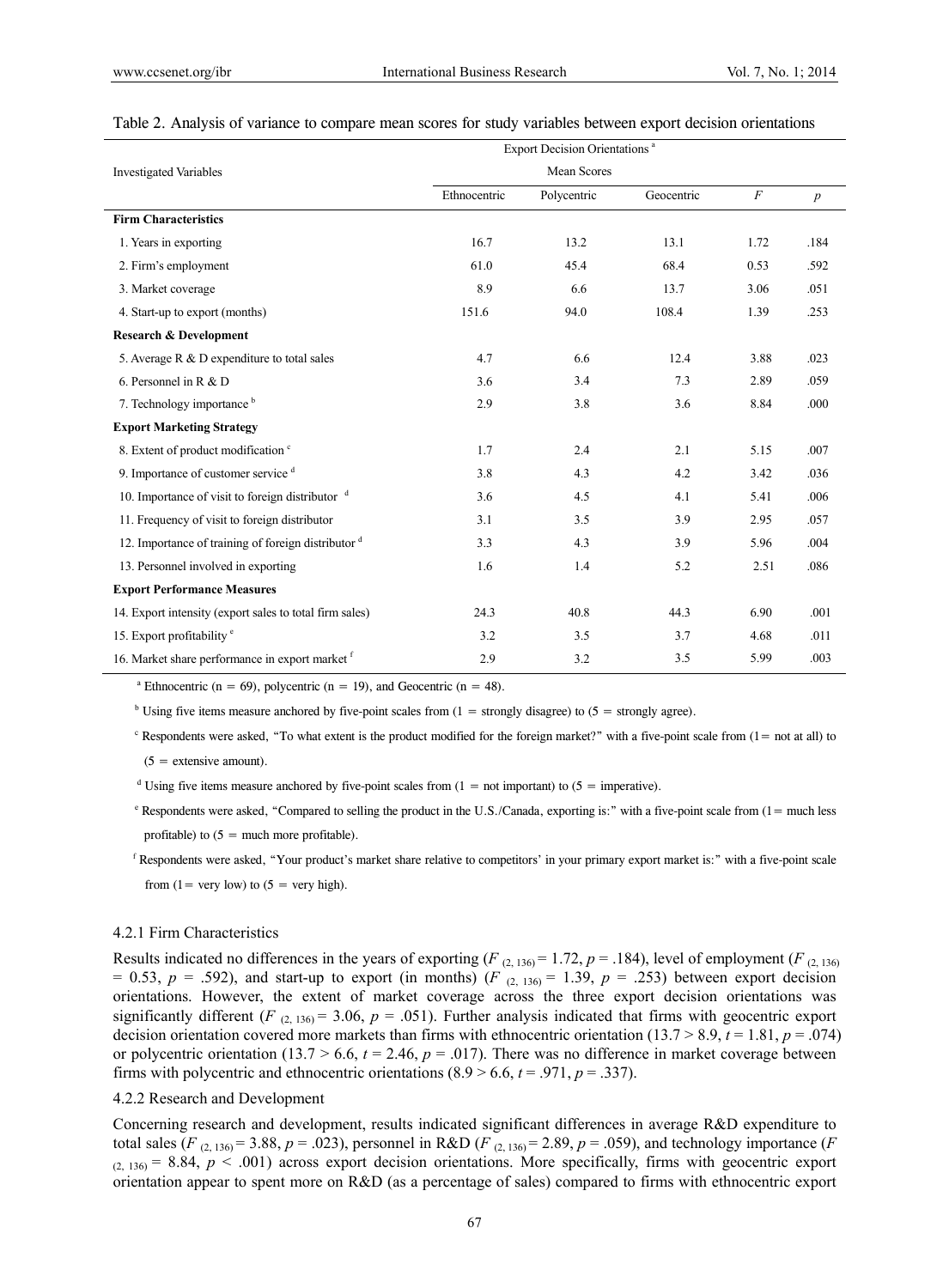orientation (12.4 > 4.7,  $t = 2.28$ ,  $p = .027$ ). There were no differences in R&D expenditures between polycentric vs. geocentric oriented firms  $(12.4 > 6.6, t = 1.53, p = .131)$  and between polycentric vs. ethnocentric oriented firms  $(6.6 > 4.7, t = 1.00, p = .328)$ . With regard to R&D personnel, results indicated that firms with geocentric orientation had more personnel in R and D compared to firms with polycentric orientation (7.3  $>$  3.4,  $t = 2.06$ ,  $p$ )  $= .045$ ) or firms with ethnocentric orientation (7.3 > 3.6,  $t = 1.91$ ,  $p = .060$ ). There was no difference in R and D personnel between firms with polycentric orientation and firms with ethnocentric orientation (3.4 < 3.6, *t* = .197,  $p = .844$ ). Finally, while there was no difference in the importance of technology for firm success between firms with geocentric orientation and firms with polycentric orientation  $(3.6 \le 3.8, t = 1.22, p = .227)$ , our results showed that firms with geocentric  $(3.6 > 2.9, t = 3.35, p = .001)$  or polycentric  $(3.8 > 2.9, t = 5.14, p = .000)$ export orientation assigned more importance to technology for success in comparison to ethnocentric oriented firms.

## 4.2.3 Export Marketing Strategy

With regard to firms' export marketing strategy, our results indicated significant differences among firms according to their export decision orientation on all six variables: extent of product modification ( $F_{(2, 136)} = 5.15$ ,  $p = .007$ ), importance of customer service (*F* (2, 136) = 3.42,  $p = .036$ ), importance of visits to foreign distributor (*F*  $(2, 136)$  = 5.41,  $p = .006$ ), frequency of visits to foreign representative (*F*  $(2, 136)$  = 2.95,  $p = .057$ ), importance of training of foreign distributor (*F* (2, 136) = 5.96,  $p = .004$ ), and number of personnel involved in exporting (*F* (2, 136)  $= 2.51, p = .086$ ). With regard to the extent of product modification, both geocentric (2.1 > 1.7,  $t = 2.53, p = .013$ ) and polycentric oriented firms  $(2.4 > 1.7, t = 2.17, p = .041)$  had a higher degree of product modification compared to ethnocentric oriented firms. Along the same lines, both geocentric  $(4.2 > 3.8, t = 2.01, p = .047)$  and polycentric firms  $(4.3 > 3.8, t = 2.28, p = .027)$  assigned higher level of importance to customer service in comparison to ethnocentric oriented firms.

Our results indicate that geocentric oriented firms compared to ethnocentric oriented firms assigned more importance to visits to foreign distributors  $(4.1 > 3.6, t = 2.27, p = .026)$  and training of foreign distributors  $(3.9 >$ 3.3,  $t = 2.36$ ,  $p = .021$ ), and had more frequent visits to their foreign distributors (3.9 > 3.1,  $t = 2.29$ ,  $p = .028$ ). We also found that polycentric firms, in comparison to ethnocentric firms, assigned more importance to visits to foreign distributors (4.5  $>$  3.6,  $t = 2.35$ ,  $p = .003$ ) and more importance to training of foreign distributors (4.3  $>$ 3.3,  $t = 3.31$ ,  $p = .004$ ), but both orientations did not differ in the frequency of visits to foreign distributors (3.5 > 3.1,  $t = .525$ ,  $p = .605$ ). There were no differences between geocentric and polycentric oriented firms with regard to the degree of product modification (2.1 < 2.4,  $t = .674$ ,  $p = .506$ ), the importance of customer service (4.2 < 4.3,  $t = .375$ ,  $p = .710$ ), importance of visits to foreign distributor (4.1 < 4.5,  $t = 1.57$ ,  $p = .131$ ), frequency of visits to foreign representative  $(3.9 \tImes 3.5, t = 1.03, p = .316)$ , and importance of training of foreign distributor  $(3.9 \le 4.3, t = 1.38, p = .179)$ . Geocentric firms appears to have more people involved in exporting compared to firms with polycentric orientation (5.2 > 1.4,  $t = 1.77$ ,  $p = .083$ ) or firms with ethnocentric orientation (5.2 > 1.6,  $t = 1.93$ ,  $p = .056$ ), while there was no differences in personnel involved in exporting between polycentric vs. ethnocentric firms  $(1.4 < 1.6, t = .725, p = .472)$ .

#### 4.2.4 Export Performance Measures

Finally, with regard to export performance, results indicated significant differences in export performance across the three export decision orientations ... export intensity  $(F_{(2, 136)} = 6.90, p = .001)$ , export profitability relative to domestic profitability (*F* (2, 136) = 4.68,  $p = .011$ ), and market share performance (*F* (2, 136) = 5.99,  $p = .003$ ). There were no differences between geocentric and polycentric orientated firms with regard to export intensity (44.3 > 40.8,  $t = .372$ ,  $p = .712$ ), export profitability  $(3.7 < 3.5, t = .632, p = .533)$ , and market share performance  $(3.5 <$ 3.2,  $t = 1.26$ ,  $p = .217$ ). In comparison to ethnocentric firms, geocentric firms had more export intensity (44.3 > 24.3,  $t = 3.45$ ,  $p = .001$ ), were profitable in exporting  $(3.7 > 3.2, t = 3.03, p = .003)$ , and had better market share performance in their export markets  $(3.5 > 2.9, t = 3.54, p = .001)$ . While polycentric firms demonstrated more export intensity  $(40.8 > 24.3, t = 1.94, p = .064)$  than ethnocentric firms, they did not differ from ethnocentric firms on both export profitability  $(3.5 > 3.2, t = 1.23, p = .232)$  and market share performance  $(3.2 < 2.9, t = 1.27,$  $p = .212$ ).

#### **5. Discussion & Managerial Implications**

This study has shown that differences exist in firm R&D, export marketing strategy, and export performance across firms with different export decision orientation levels as hypothesized. More specifically, our results indicated that the extent of market coverage was significantly different across the three export decision orientations as hypothesized. However, no differences in the years of exporting, level of employment, and start-up to export (in months) between export decision orientations were found. As such, H1 is partially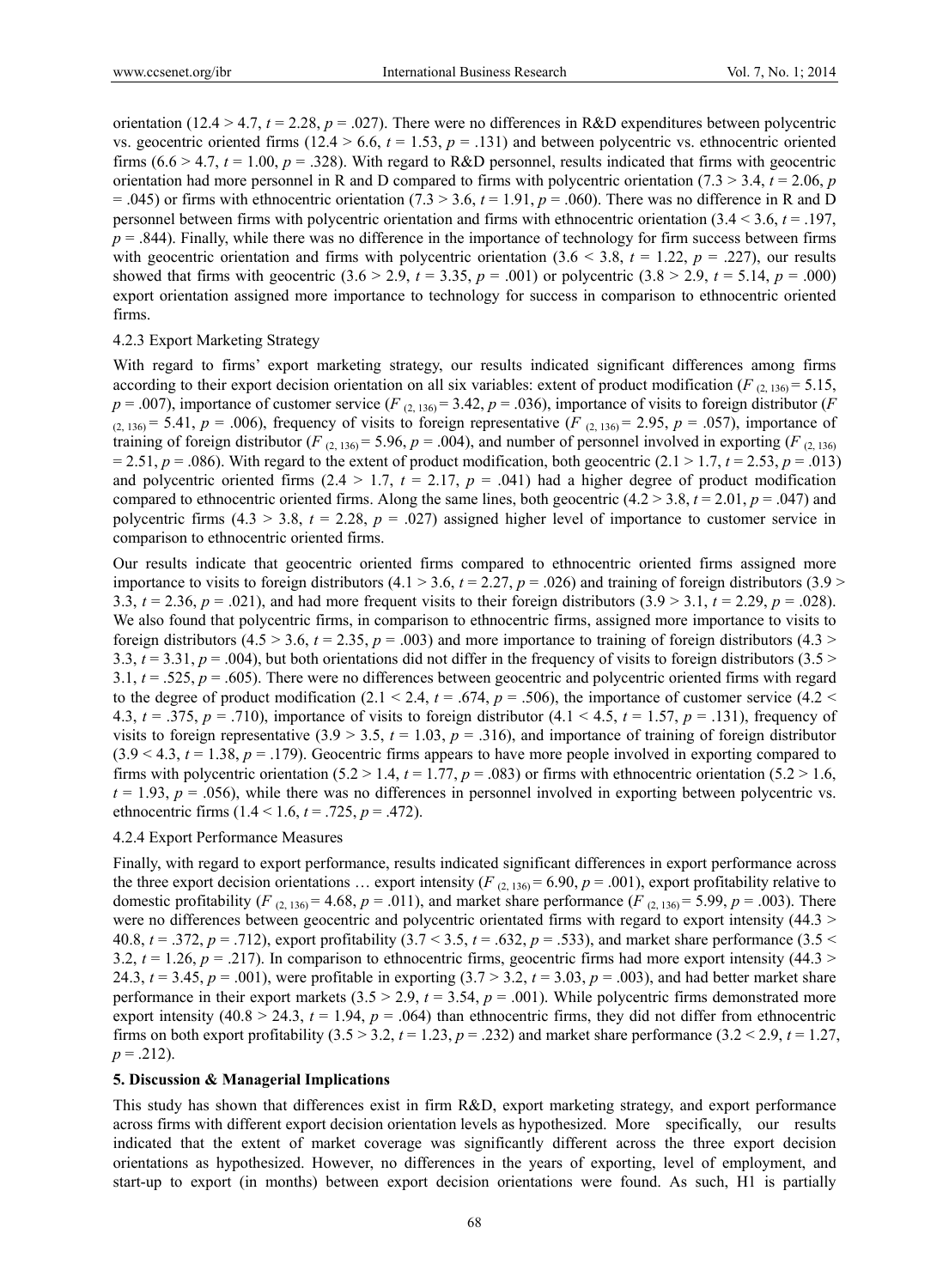supported. That no differences in mindset were found between variables representing firm characteristics such as 'years in exporting,' and 'employment level' is unexpected since previous research has typically distinguished the mindsets based on these characteristics. However, it is apparent that for most of the remaining variables investigated, significant differences are found between an ethnocentric mindset and geocentric/polycentric mindsets and in the hypothesized direction. Thus, H2 and H3 were largely supported. MNC's with a geocentric or polycentric mindset are more likely to undertake more customer-oriented marketing strategies than firms with an ethnocentric mindset; such firms are more likely to out-perform ethnocentric firms. The study revealed that the following customer-oriented strategies are typically practiced by these firms:

- a) More market coverage
- b) Allocate more funding for R&D activities, including more in R&D personnel
- c) Put more emphasis on the use of technology in products for the export market
- d) Modify products to meet the market needs and wants
- e) Focus on customer service in the foreign markets
- f) Focus on training of foreign distributors, and attach more important to visits and frequency of visits to foreign distributors
- g) Have sufficient and dedicated/committed export managers and staff

Firms engaging in these practices, even without accounting for management orientations or mindset, have been shown in other studies to result in superior performance (e.g., Raymond et al., 2001). Our study further revealed that even better results can be achieved as firms adopt a more geocentric or polycentric mindset. This suggests that ethnocentric firms, including exporting ones, quickly adopt a more geocentric or polycentric mindset to gain competitive advantage. Obviously, many of these practices require greater expenditure and commitment to international markets. Thus to achieve this mindset scale-up, more resources need to be at the disposal of the firm.

Herein lies the conundrum facing ethnocentric firms … more resources are needed to gain geocentric status/stature, but more success (in terms of export profitability, and market share) is required to justify the additional expense. So, the trick is to utilize strategies that quickly enhance export profitability and market share. For one, ethnocentric firms need to be more aggressive in seeking new markets. Export markets can be expanded by venturing into un-served market niches. Also, it can be achieved through prudent product adaptation and customization where necessary, without incurring tremendous incremental costs. Another way to incrementally ratchet up export sales is to target countries with new trade deals with the home country. Hiring export brokers/representatives in the foreign market on a commission basis can serve to drum up sales with the sunk costs of fixed salaries. Greater contact and monitoring of foreign representatives can be achieved with newer technologies. More risk prone firms can provide more liberal financing and logistical terms.

Another group of ethnocentric firms may be hampered from becoming polycentric or geocentric due to management resistance. In this case, the case needs to be made to top management and the board of directors about the effect of orientations/mindset on export profitability and market share.

The above findings are consistent with those found by past researchers (Cunningham & Spiegel, 1971; Kirpalani & MacIntosh, 1980; McGuinness & Little, 1981; Bilkey, 1982; Beamish, & Munro, 1986; Koh & Robicheaux, 1988; Koh, 1991; Calof ,1994; Calof & Beamish, 1994; Francis & Collins-Dodd, 2000). The findings also show that except for export intensity (defined as the percentage of export sales to total firm sales), the export marketing strategies evaluated in this study do not vary between firms holding a geocentric mindset compared to those holding the polycentric mindset. While marketing strategies do different across firms in different stages of internationalization (Hakam et al., 1993), the findings from this study provide further support that so long as firms adopt a worldview going beyond one's immediate surroundings, the practice of globalization-localization (or glocal) is likely to produce better performance in the market place. Past research studies that focus only on the variables that directly influence export behavior have produced conflicting and fragmented results. The inclusion of three kinds of mindsets (ethnocentric, polycentric, and geocentric) as moderator between antecedents and export performance provide a more robust explanation for variations in export performance. These results also support the conclusion by Nummela et al. (2004) that managerial experience and market characteristics are important drivers of the global mindset, which, in turn, is one of the key parameters of international performance. As opined by many CEOs, developing a company global mindset is a "prerequisite for global industry dominance." (Govindarajan & Gupta, 2001). Managerially, from the international human resource management point of view, the findings of this study point to selecting and hiring future managers, who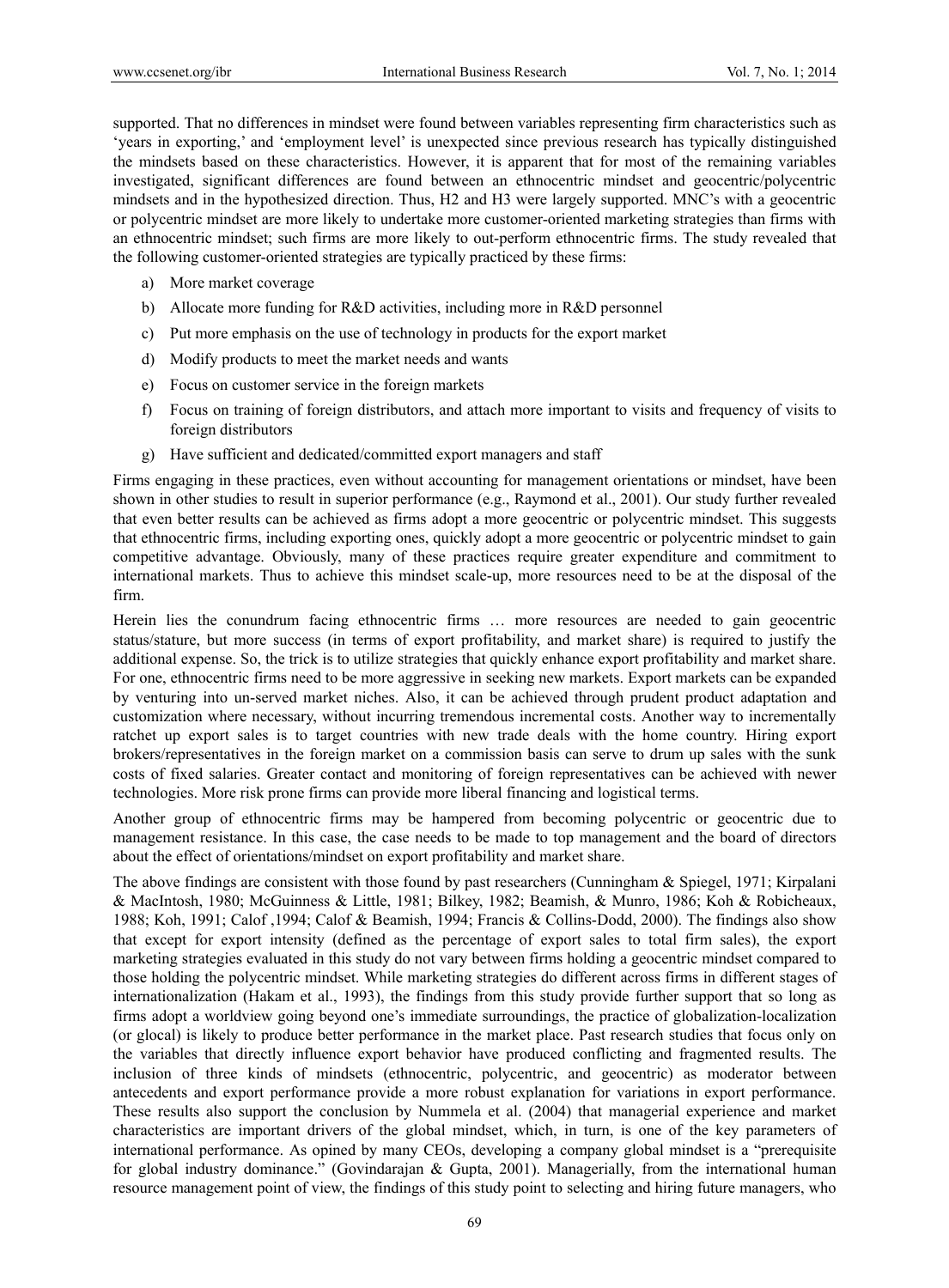are proactive, committed, and exhibit an international/global vision.

#### **6. Limitations & Further Research Direction**

This study is cross-sectional in nature and provides only a snap-shot view of the firm's activities and characteristics in impacting market performance. However, Perlmutter's study (1969) suggested that most companies normally move from an ethnocentric view to polycentric and finally geocentric view, as the organization familiarizes itself with operating at a global level. As such, a more robust study should include longitudinal assessment of changes in the firm's internationalization stages and variations in activities over time, and more so if firms move up the Ethnocentric-Polycentric-Geocentric framework to become more global. Also, the sample can be broadened to include other developed and emerging nations. Further, a comparison of both categories of nations may reveal substantive findings. As noted earlier, all three mindsets may not have been fully developed and applied by firms from emerging countries. The variables used in this study (firm characteristics, export strategy, and export performance) can be expanded. The impact of other relevant variables such as managers' characteristics (e.g., Stoian & Rialp-Criado, 2010), and the internet can be introduced. Also, replication of this study using objective measures of performance could provide different results (Shoham, 2002). Finally, the weak relationship between firm characteristics and global mindset as mentioned earlier is surprising and needs to be studied further, perhaps by enlarging the sample size.

#### **References**

- Acquaah, M., Adjei, M. C., & Mensa-Bonusu, I. F. (2008). Competitive strategy, environmental characteristics and performance in African emerging economies: Lessons from firms in Ghana. *Journal of African Management*, *9*, 93–120. http://dx.doi.org/10.1080/15228910802052732
- Arora, A., Jaju, A., Kefalas, A. G., & Perenich, T. (2004). An exploratory analysis of global managerial mindsets: A case of US textile and apparel industry. *Journal of International Management, 10*, 393–411. http://dx.doi.org/10.1016/j.intman.2004.05.001
- Axinn, C. N. (1988). Export performance: Do managerial perceptions make a difference? *International Marketing Review*, *5*, 61–71. http://dx.doi.org/10.1108/eb008353
- Beamish, P. W., & Munro, H. (1986). The performance of small and medium sized Canadian manufacturers. *Canadian Journal of Administrative Sciences, 3*, 29–40. http://dx.doi.org/10.1111/j.1936-4490.1986.tb00416.x
- Beamish, P. W., Craig, R., & McLellan, K. (1993). The performance characteristics of Canadian versus U.K. exporters in small and medium sized firms. *Management International Review, 33*, 121–137.
- Bilkey, W. J. (1978). An attempted integration of the literature on the export behavior of firms. *Journal of International Business Studies*, *9*, 33–46. http://dx.doi.org/10.1057/palgrave.jibs.8490649
- Bilkey, W. J. (1982). Variables associated with export profitability. *Journal of International Business Studies, 9*, 33–46. http://dx.doi.org/10.1057/palgrave.jibs.8490649
- Bilkey, W. J., & Tesar, G. (1977). The export behavior of smaller sized Wisconsin manufacturing firms. *Journal of International Business Studies, 8*, 93–98. http://dx.doi.org/10.1057/palgrave.jibs.8490783
- Bouquet, C. A. (2005). *Building Global Mindsets: An Attention-Based Perspective*. New York: Palgrave Macmillan.
- Calof, J. (1994). The relationship between firm size and export behavior revisited. *Journal of International Business Studies, 25*, 367–387. http://dx.doi.org/10.1057/palgrave.jibs.8490205
- Calof, J. L., & Beamish, P. W. (1994). The right attitude for international success. *Business Quarterly*, *59*, 105–110.
- Camison, C., & Villar-Lopez, A. (2010). Effect of SMEs' international experience on foreign intensity and economic Performance: The mediating role of internationally exploitable assets and competitive strategy. *Journal of Small Business Management*, *48*, 116–151. http://dx.doi.org/10.1111/j.1540-627X.2010.00289.x
- Cassiman, B., Golovko, E., & Martinez-Ros, E. (2010). Innovation, exports, and productivity. *International Journal of Industrial Organization, 28*, 372–376. http://dx.doi.org/10.1016/j.ijindorg.2010.03.005
- Cavusgil, S. T., & Nevin, J. R. (1981). State-of-the-art in international marketing. In Enis, B., & Roering, K. J. (Eds.), *Review of Marketing.* Chicago: American Marketing Association.
- Cooper, R. C., & Kleinschmidt, E. J. (1985). The impact of export Strategy on export sales performance. *Journal*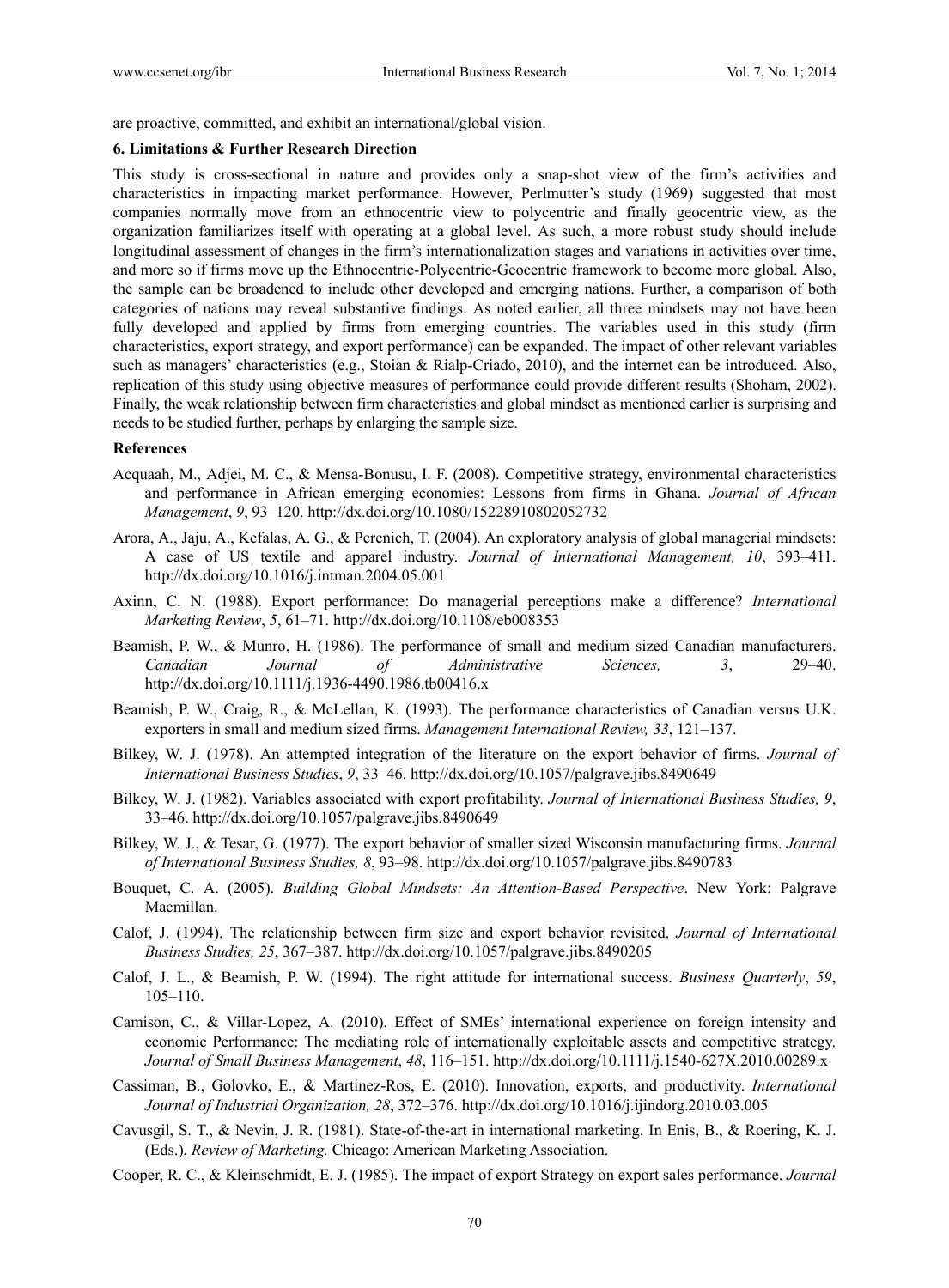*of International Business Studies, 16*, 37–55. http://dx.doi.org/10.1057/palgrave.jibs.8490441

- Cunningham, M. T., & Spiegel, R. I. (1971). A study in successful exporting. *European Journal of Marketing, 5*, 2–12. http://dx.doi.org/10.1108/EUM0000000005176
- Francis, J., & Collins-Dodd, C. (2000). The impact of firm's export orientation on the export performance of high-tech small and medium-sized enterprises. *Journal of International Marketing*, *8*, 84–103. http://dx.doi.org/10.1509/jimk.8.3.84.19631
- Govindarajan, V., & Gupta, A. K. (2001). *The quest for global dominance: Transforming global presence into global competitive advantage.* San Francisco: Jossey-Bass.
- Gupta, A. K., & Govindarajan, V. (2002). Cultivating a global mindset. *Academy of Management Executive*, *16*, 116–126. http://dx.doi.org/10.5465/AME.2002.6640211
- Hakam, A. N., Lau, G. T., & Kong, S. B. (1993). The export behavior of firms in Singapore: An application of the stage of internationalization model. *Asia Pacific Journal of Marketing and Logistics*, *5*, 1–20. http://dx.doi.org/10.1108/eb010244
- Heenan, D., & Perlmutter, H. (1979). *Multinational Organizational Development: A Social Architecture Perspective*. Reading, MA: Addison-Wesley.
- Hultman, M., Robson, M., & Katsikeas, C. (2009). Export product strategy fit and performance: An empirical investigation. *Journal of International Marketing*, *17*, 1–23. http://dx.doi.org/10.1509/jimk.17.4.1
- Jeannet, J. P. (2000). *Managing with a Global Mindset.* London: Financial Times/Prentice Hall.
- Johanson, J., & Nonaka, I. (1983). Japanese export marketing structures, strategies, counter-strategies. *International Marketing Review, 1*, 12–24. http://dx.doi.org/10.1108/eb008248
- Kaynak, E., & Kothari, V. (1984). Export behaviour of small manufacturers: A comparative study of American and Canadian firms. *European Management Journal, 2*, 41–47. http://dx.doi.org/10.1016/S0263-2373(84)80005-5
- Kaynak, E., & Kuan, W. K-Y. (1993). Environment, strategy, structure, and performance in the context of export activity: An empirical study of Taiwanese manufacturing firms. *Journal of Business Research, 27*, 33–49. http://dx.doi.org/10.1016/0148-2963(93)90014-G
- Kedia, B. L., & Mukherji, A. (1999). Global managers: Developing a mindset for global competitiveness. *Journal of World Business*, *34*, 230–251. http://dx.doi.org/10.1016/S1090-9516(99)00017-6
- Kefalas, A. (1998). Think globally, act locally. *Thunderbird International Business Review*, *40*, 547–562. http://dx.doi.org/10.1002/(SICI)1520-6874(199811/12)40:6<547::AID-TIE3>3.0.CO;2-F
- Kirpalani, V. H., & MacIntosh, N. B. (1980). International marketing effectiveness of technology-oriented small firms. *Journal of International Business Studies, 112*, 81–90. http://dx.doi.org/10.1057/palgrave.jibs.8490625
- Kneller, R., & Pisu, M. (2010). The returns to exporting: evidence from UK firms*. Canadian Journal of Economics, 43*, 494–519.
- Koh, A. C. (1991). Relationships among organizational characteristics, marketing strategy and export performance. *International Marketing Review, 8*, 34–48. http://dx.doi.org/10.1108/02651339110004906
- Koh, A. C., & Robicheaux, R. A. (1988). Variations in export performance due to differences in export marketing strategy: Implications for industrial marketers. *Journal of Business Research, 17*, 249–258. http://dx.doi.org/10.1016/0148-2963(88)90057-4
- Kobrin, S. J. (1994). Is there a relationship between a geographic mind-set and multinational strategy. *Journal of International Business Studies*, *25*, 493–511. http://dx.doi.org/10.1057/palgrave.jibs.8490209
- Kraft, P., Dowling, M., & Helm, R. (2012). International orientation, marketing mix, and the performance of international German "mittelstand" companies. *Journal of Business and Globalization*, *8*(3), 293–315. http://dx.doi.org/10.1504/IJBG.2012.046207
- Kumar, N., Stern, L., & Anderson, J. (1993). Conducting inter-organizational research using key informants. *Academy of Management Journal*, *36*(6), 1633–1651. http://dx.doi.org/10.2307/256824
- Lages, L. F., & Sousa, C. (2010). Export performance. In Bello, D. C., & Griffith, D. A. (Eds.), *Wiley International Encyclopedia of Marketing.* USA: Wiley and Sons.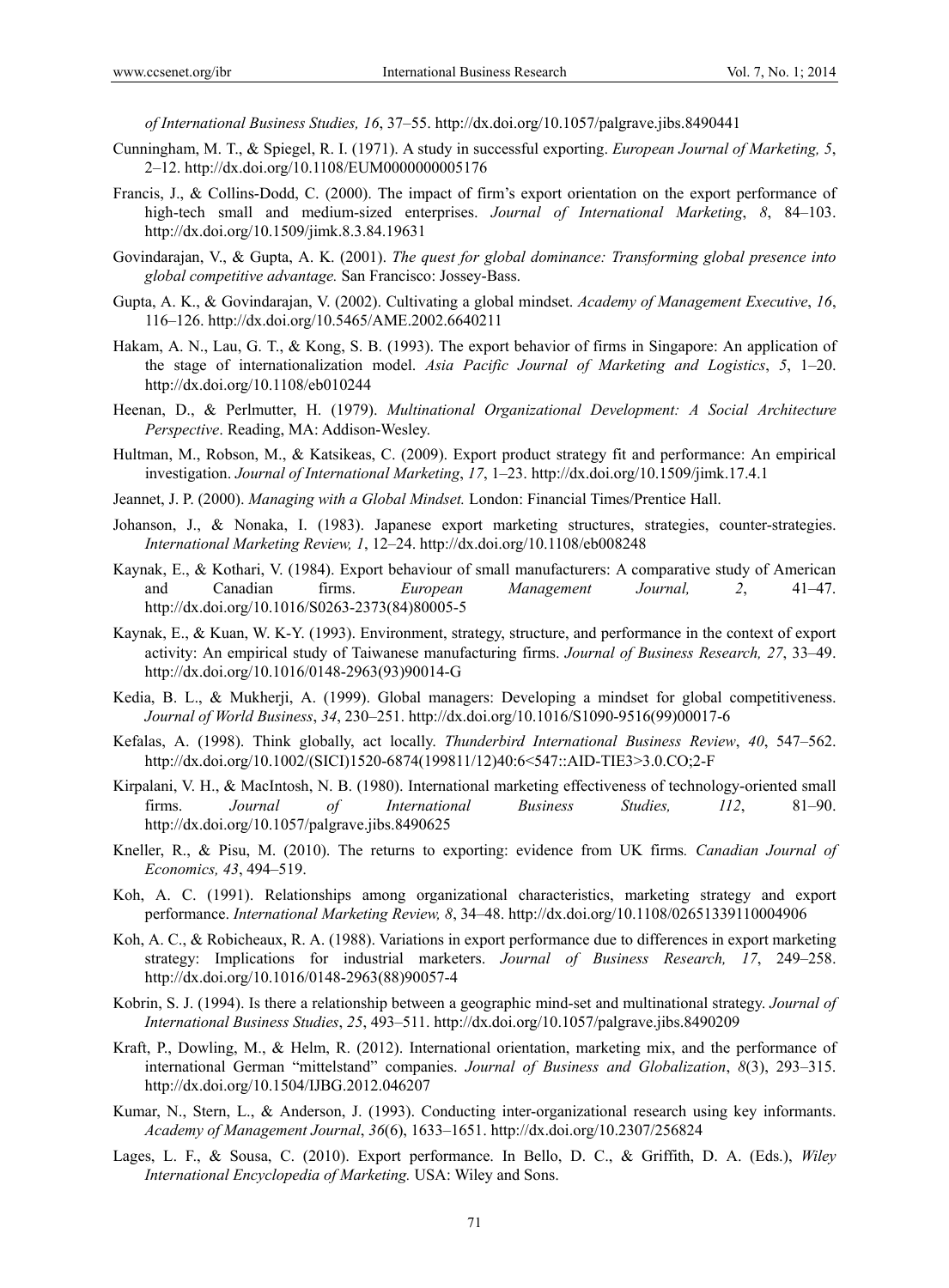- Leonidou, L., Katsikeas, C., & Coudounaris, D. (2010). Five decades of business research into exporting: A bibliographic analysis. *Journal of International Management*, *16*, 78–91. http://dx.doi.org/10.1016/j.intman.2009.06.001
- Levy, O. (2005). The influence of top management team attentional patterns on global strategic posture of firms. *Journal of Organizational Behavior*, *26*, 797–819. http://dx.doi.org/10.1002/job.340
- Levy, O., Beechler, S., Taylor, S., & Boyacigiller, N. A. (2007). What we talk about when we talk about "global mindset": Managerial cognition in multinational corporations. *Journal of International Business Studies*, *38*, 231–258. http://dx.doi.org/10.1057/palgrave.jibs.8400265
- Lu, V., & Julian, C. (2008). The internet, strategy and performance: A study of Australian export marketing ventures. *Journal of Global Marketing*, *21*, 231–240. http://dx.doi.org/10.1080/08911760802152132
- Maznevski, M. L., & Lane, H. W. (2004). Shaping the global mindset: Designing educational experiences for effective global thinking and action. In N. Boyacigiller, R. M. Goodmand, & M. Phillips (Eds.), *Crossing Cultures: Insights from Master Teachers* (pp. 171–184)*.* London: Routledge.
- McDougall, H. G., & Stening, B. W. (1975). Something to think about: Identifying the high performance exporters. *Canada Commerce, 10*, 12–15.
- McGuinness, N. W., & Little, B. (1981). The influence of product characteristics on the export performance of new products. *Journal of Marketing, 45*, 110–122. http://dx.doi.org/10.2307/1251670
- Munro, H. J., & Beamish, P. W. (1987). Distribution methods and export performance. In Rosson, P. J., & Reid, S. D. (Eds.), *Managing Export Entry and Expansion: Concepts and Practice* (pp. 317–331)*.* New York: Praeger.
- Murtha, T. P., Lenway, S. A., & Bagozzi, R. P. (1998). Global mindsets and cognitive shift in a complex multinational corporation. *Strategic Management Journal*, *19*, 97–114. http://dx.doi.org/10.1002/(SICI)1097-0266(199802)19:2<97::AID-SMJ943>3.0.CO;2-2
- Nummela, N., Saarenketo, S., & Puumalainen, K. (2004). A global mindset: A prerequisite for successful internationalization? *Canadian Journal of Administrative Sciences, 21*, 51–64. http://dx.doi.org/10.1111/j.1936-4490.2004.tb00322.x
- Nunnally, J. C., & Bernstein, I. H. (1994). *Psychometric Theory* (3rd ed.). New York: McGraw-Hill.
- Parhizkar, O., Miller, C., & Smith, R. (2010). Private sector development implications of the export performance determinants of U.S. small-medium forest enterprises to Mexico, Europe, and Asia. *Forest Policy & Economics, 12*, 387–396. http://dx.doi.org/10.1016/j.forpol.2010.02.010
- Perlmutter, H. (1969). The tortuous evolution of the multinational corporation. *Columbia Journal of World Business*, *4*, 9–18.
- Raymond, M., Kim, J., & Shao, A. (2001). A comparison of exporters in a developed market and an emerging market. *Journal of Global Marketing*, *15*, 5–29. http://dx.doi.org/10.1300/J042v15n02\_02
- Reid, S. (1982). The impact of size on export behavior in small firms. In Czinkota, M., & Tesar, G. (Eds.), *Export Management: An International Context.* New York: Praeger.
- Rhinesmith, S. H. (1992). Global mindsets for global managers. *Training & Development, 46*, 63–69.
- Rhinesmith, S. H. (1996). *A Manager's Guide to Globalization: Six Skills for Success in a Changing World* (2nd ed.). New York: McGraw-Hill.
- Salomon, R., & Jin, B. (2010). Do leading or lagging firms learn more from exporting? *Strategic Management Journal, 31*, 1088–1113. http://dx.doi.org/10.1002/smj.850
- Schlegelmilch, B. B. (1986). Controlling country-specific and industry-specific influences on export behavior. *European Journal of Marketing, 20*, 54–72. http://dx.doi.org/10.1108/EUM0000000004637
- Shoham, A. (2002). Standardization of international strategy and export performance: A meta-analysis. *Journal of Global Marketing*, *16*, 97–120. http://dx.doi.org/10.1300/J042v16n01\_05
- Sibanda, K., Erwee, R., & Ng, E. (2011). Factors that distinguish proactive versus reactive exporters: Decisions by export firms in a developing country. *Journal of Global Marketing*, *24*, 69–84. http://dx.doi.org/10.1080/08911762.2011.545722
- Sousa, C. M. P., Martinez-Loes, F. J., & Coelho, F. (2008). The determinants of export performance: A review of